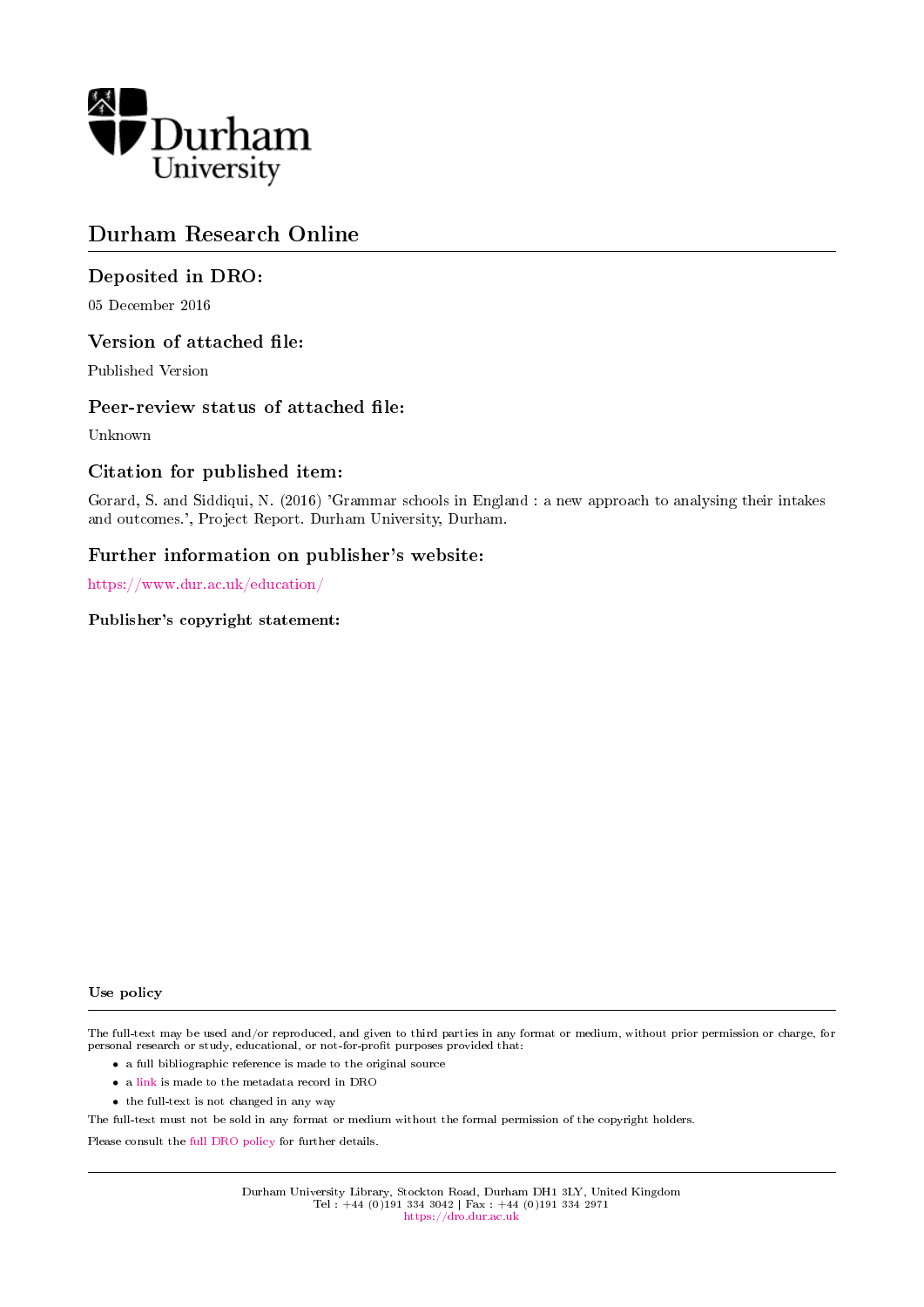Grammar schools in England: a new approach to analysing their intakes and outcomes

Stephen Gorard and Nadia Siddiqui Durham University [s.a.c.gorard@durham.ac.uk](mailto:s.a.c.gorard@durham.ac.uk)

## **Abstract**

This paper forms part of a larger investigation of indicators of disadvantage and how they may be improved or supplemented in order to track school intakes and results better. Here our evolving dataset based on the National Pupil Database in England over 11 years is used to assess the impact of selective schools. At time of writing, the UK government is planning to increase the number of pupils attending state-funded selective grammar schools via a number of routes. They claim that this will assist overall standards, reduce the poverty attainment gap and so aid social mobility. Using the full 2015 cohort of pupils in England, this paper shows how stratified the pupils attending grammar schools actually are (worse than previous estimates) in terms of poverty, ethnicity, language, special educational needs, and even their age in year. It also shows that the results from grammar schools are no better than expected, once these differences are taken into account. There is no evidence base for a policy of increasing selection; rather the UK government should consider phasing the existing selective schools out.

## **Introduction**

The authors are currently completing an ESRC-funded project, looking at different ways of estimating disadvantage in schools in England based on existing datasets, creating new variables to encompass individual 'trajectories' of disadvantage, and applying these to analyses of school intakes and outcomes. For example, we take a variable such as whether a pupil is eligible for free schools meals (FSM) in any year (or whether data is missing), and collate this for every year the pupil was in compulsory schooling. The results can be used to create new variables, such as how many years a child has been FSM-eligible, for the individual and for those they go to school with. We do the same thing with other background variables such as living or going to school in a deprived area, having a special educational need, having English as an additional language, and even ethnic classification. We are also linking our new records to other datasets such as the Longitudinal Study of Young People in England (LSYPE) to see how well our new trajectory variables match the richer data, such as parental occupation and income, in such smaller datasets. We have already shown that our new approach can explain the apparent difference in school performance between the more deprived North East and less deprived South East of England. The claim that schools in the NE were doing worse with equivalent pupils was shown to be false because, by relying on flag variables such as FSM-eligible or not, their evidence did not take account of the depth of poverty concerned (Gorard 2016a, 2016b).

## *Policy*

This paper applies the same kind of approach to an analysis of the 164 selective state-funded grammar schools in England. Historically grammar schools were widespread in the UK, set up as part of a planned tri-partite system after 1944 which actually became a two-tier system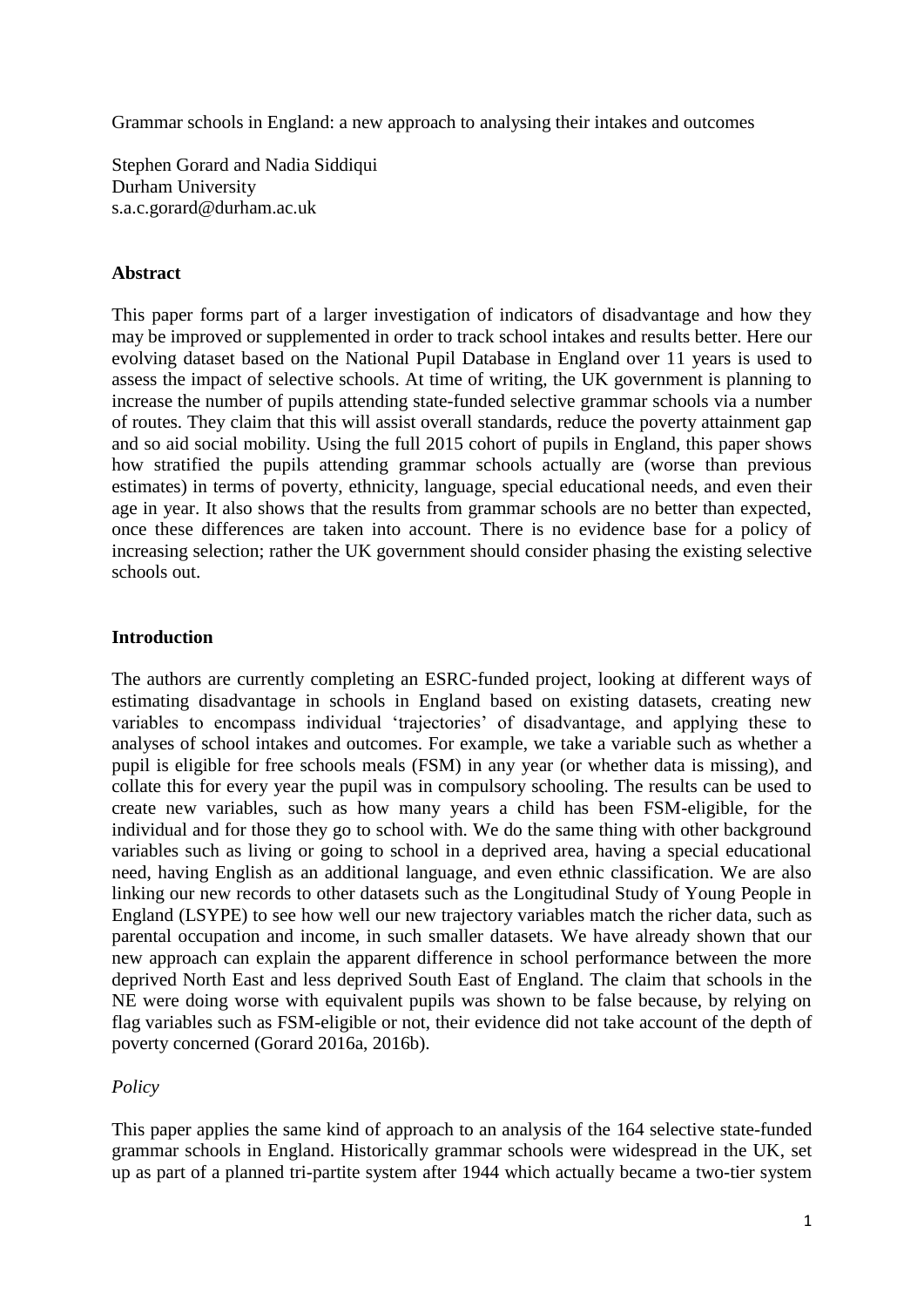of grammar schools and secondary-moderns. Children took a series of tests at age 10/11 (the 11+), and those with high scores were selected to attend grammar schools, with the remainder going to secondary-moderns.

The system has largely been abolished in Scotland and Wales, but retained in Northern Ireland, where it is made more segregated by having sectarian grammar schools for catholic and protestant families (Gallagher and Smith 2000). Secondary age educational outcomes in Northen Ireland are very variable in terms of academic performance, and pupils from deprived backgrounds or with special educational needs are under-represented in the grammar schools there (Borooah and Knox 2015).

In England, the number of grammar schools peaked in 1966, and then dropped to the current level by 1980. The 164 remaining schools are disproportionately Academies, and single-sex with a sixth form, and their pupil intake has increased since 1980 (Bolton 2016). These schools are over-subscribed and popular with many local parents (Lloyds Bank 2016). At time of writing this is a topical issue, because the UK government has declared an intention to change the law to allow more selective schools to be created, and permit existing schools to become grammar schools under certain conditions.

In September 2016, the UK Prime Minister announced that the law banning state-funded schools in England (other than the 164 grammars in place in 1997) from using academic selection to allocate their pupil places will be removed (Foster et al. 2016). Instead, new schools such as free schools and academies would be able to become, in effect, new grammar schools. This was described by the PM and the Department for Education (DfE) as a way to provide more good school places through "schools that work for everyone" [\(https://engage.number10.gov.uk/good-school-places/\)](https://engage.number10.gov.uk/good-school-places/). They see it as a responsibility of the state to provide especially for pupils who are gifted and talented, and they feel that a comprehensive school environment cannot fully nurture the potential of such datasets. There is a fall-back plan to allow the existing grammar schools to expand further by opening satellite schools, and this policy does not require direct legislation, and £50 million has already been earmarked to fund it.

The claims used to try and justify this change of policy were that:

- Pupils generally perform better at grammar schools than they do at non-selective schools
- The poorest children attending grammar schools do even better so that such schools actually reduce the poverty attainment gap and promote social mobility
- And that there is little or no harmful consequence for the other pupils in the rest of the schools.

This paper considers these three claims using a national dataset for England, and a number of new variables developed by the authors specifically for this kind of analysis. The paper starts by looking at some of the prior evidence on selective schools, their effectiveness and implications for other types of school. It then summarises the methods and data used, before presenting the most up-to-date evidence on each of the three claims, and it ends by considering the implications for policy and practice in England and elsewhere.

*Attainment at school and subsequent outcomes*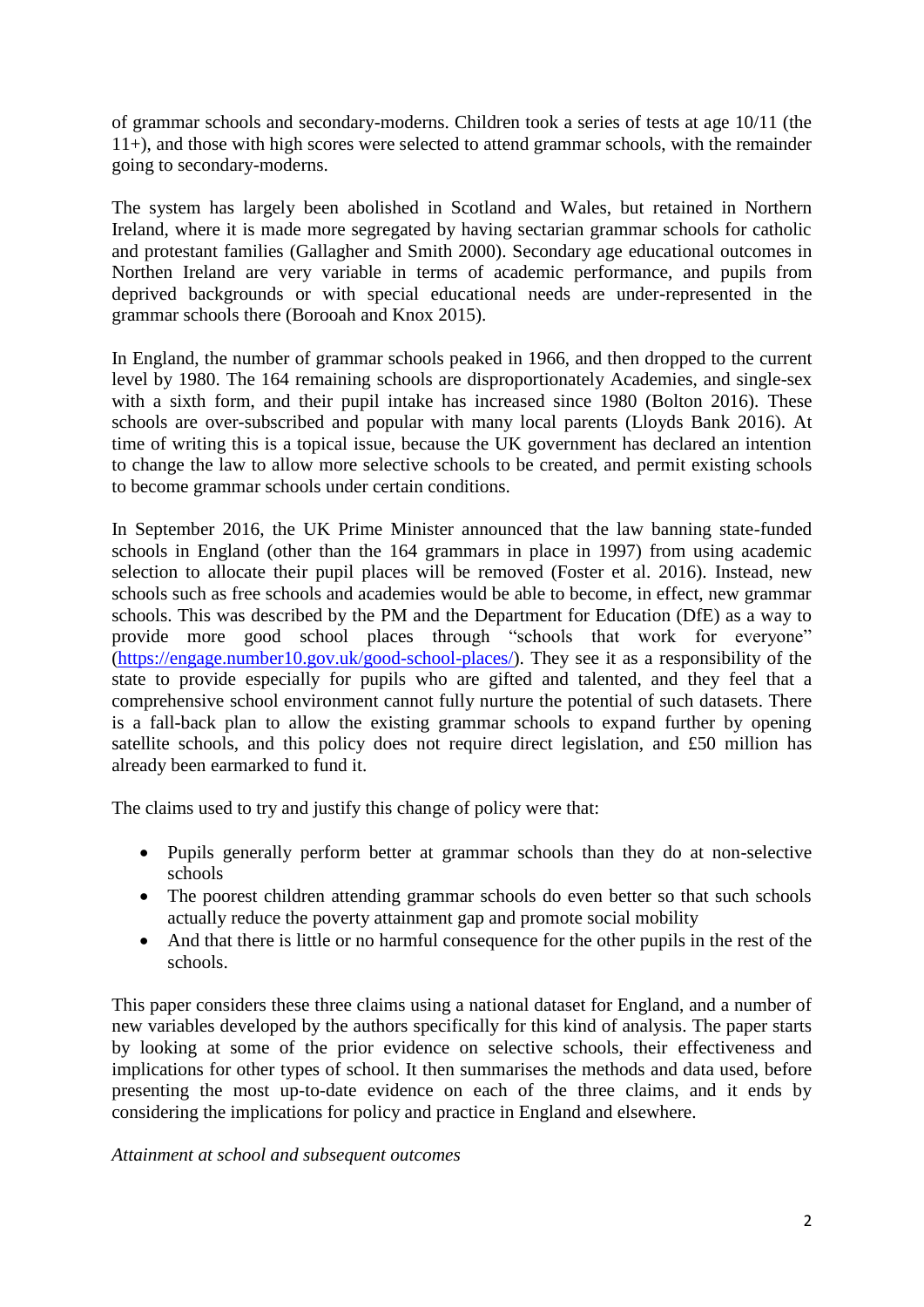Grammar schools use examinations to select children aged 10 or 11 who are predicted to do well in subsequent examinations at age 16. They select well, as evidenced by the high rawscores outcomes of these pupils five years later. This seems to confuse some commentators, members of the public and even policy-makers who assume that the good results are largely due to what happens in the school rather than the nature of the children selected. Of course, this is not so, and a counterfactual is needed to tell us what wold have happened to these children if they had attended a different school. This is often attempted by looking not at rawscore outcomes but the amount of progress made by each pupil while at the school (the 'value-added' model).

Some value-added studies comparing grammar schools with comprehensive or other types of school have suggested that the former have better pupil outcomes even once prior attainment is accounted for (Prais 2001). However, these same value-added results appear if the model is still based on pupils attending grammar schools but uses their Key Stage 1 (KS1) results for prior attainment when aged 7, and their KS2 results when aged 11 as the outcome. This cannot be due to attending a grammar school because pupils only move after KS2, and so this odd result suggests that the purported grammar school effect is in fact a form of unmeasured pre-selection (Manning and Pischke 2006). This study also exemplifies how hard it is to assess whether one school or type of school is genuinely more effective than other, once the prior attainment and other characteristics of school intakes been accounted for. Even if a difference is found in results, it may still be due to unknown or unconsidered prior differences in intakes. If the intakes to grammar schools really are already on a path to success based on their KS1 results, then that subsequent success at KS4 at age 16 *must* not be mistakenly attributed to having attended a grammar school in the meantime.

Anyway, such school effectiveness analyses are error-ridden (Gorard 2010), and very sensitive to assumptions about errors (Televantou et al. 2015). Their ensuing school 'effects' are small, volatile across years, inconsistent across different kinds of achievement (Marks 2015), and heavily dependent upon the model used (Darling-Hammond 2015). Therefore, published school performance measures based on value-added scores are likely to be profoundly misleading, particularly for those such as parents and policy-makers unfamiliar with the high level of uncertainty in the estimates for individual schools (Perry 2016).

What is really needed is a series of robust randomised evaluations (Gorard et al. 2017). But allocating pupils to selective schools or not at random is not really feasible for quite good practical and ethical reasons. Instead, it should be possible to gain access to the 11+ scores and use a regression discontinuity design but the scores are not currently being made available to us. A close alternative occurs when over-subscribed schools allocate places by lottery. Using such an approach, it has been shown that the lauded Charter schools in the US are no better than other schools, perhaps slightly worse (Clark et al. 2015). In fact, detailed analyses using as much data as possible, have tended to show little or no substantive difference between the effectiveness of any types of schools within a national school system (Rutt and Styles 2013). Schools differ largely in terms of who attends them (Gorard and See 2013), and this seems to include grammar schools. They did not confer a real advantage in the past and in their prime (Halsey and Gardner 1953, Halsey et al. 1980), and they do not do so now (Coe et al. 2008, [Sullivan](http://www.tandfonline.com/author/Sullivan%2C+Alice) et al. 2014). They do not increase social mobility in comparison to comprehensive schools, and do not assist working-class pupils with social class mobility, although the figures for income mobility are not so clear (Boliver and Swift 2011).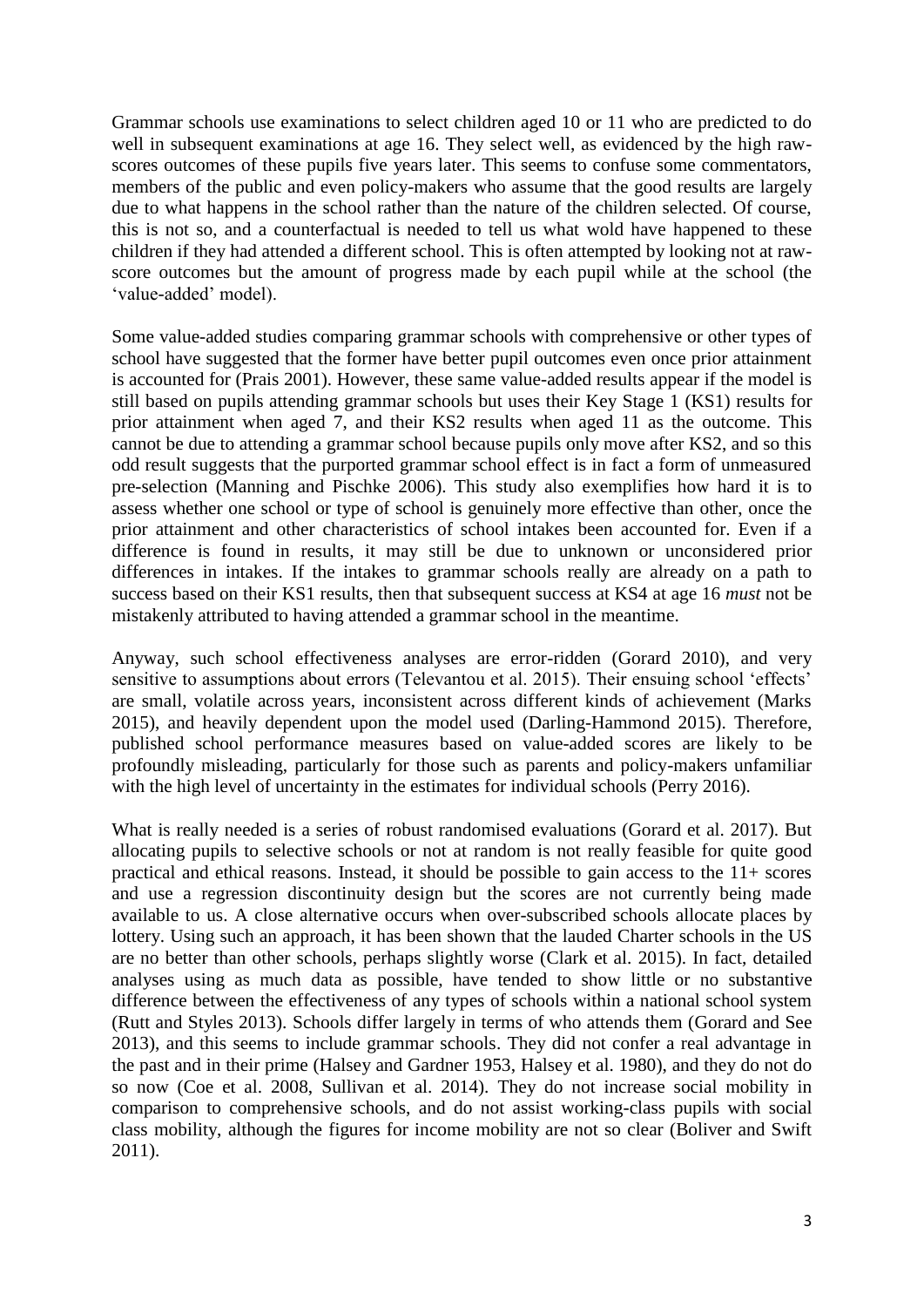## *Segregation*

The foregoing work seems to contradict, for the most part, the first argument (above) for retaining and expanding grammar schools. What about the third argument, that there are no harmful consequences for others? Internationally, it is quite clear that the extent to which pupils are clustered together with others like them socially and ethnically as well as in terms of ability is much higher in countries with selective systems (Jenkins et al. 2008, OECD 2014). Such 'segregation' tends to be low in developed countries with little or no diversity of schooling such as those in Scandinavia, linked to low achievement gaps, higher average attainment and also the highest percentage of very skilled students (Alegre and Ferrer 2010). Segregation tends to be high in countries with tracking or selection at a young age such as Germany, Austria, Belgium and Hungary.

In England, the still largely comprehensive system means that social, racial and economic segregation between schools is lower than in the latter group of countries (Gorard 2015a). But there is considerable variation between areas such as local authorities. The few authorities that have retained selection and grammar schools have the highest level of SES segregation in England. The correlation between FSM segregation and the number of grammar schools in any area is 0.62 (Gorard et al. 2013). In areas that have grammar schools, those living in the most disadvantaged parts are less likely to attend a grammar even where they have high prior attainment scores (Cribb et al. 2013). Of course, grammar schools are not the only kinds of schools in England (or elsewhere) that have heavily stratified intakes. Faith-based schools, fee-paying schools, and even the most popular comprehensive schools can create as big a problem (Coe et al. 2008, Gorard 2015b).

There is also a clear link between relative attainment at school and the age of a pupil in their year group (Gorard 2015c). Younger children have lower test scores, worse non-cognitive skills on average, are rated weaker by their teachers, and are less happy and more often bullied at school (Crawford et al. 2011). This is all worsened by selecting pupils by ability, as is done in grammar schools at the young age of 10 or 11 when their age in year matters more (Campbell 2014).

This segregation of pupils of different types between schools is not merely a question of who goes to school with whom. Segregation whether racially, or by religion or social class, can have alarming and dangerous consequences for the school system and for society more widely longer term.

Selective schools can make pre-existing inequalities worse by providing differential opportunities to learn (Schmidt et al. 2015), teachers' responses to children (Strand and Winston 2008), poorer instruction at school, less qualified teachers, and substandard resources for the lower tracks (Harris and Williams 2012, Kalogrides and Loeb 2013). The kind of stratification created by grammar schools can widen the gap between privileged and not so privileged in terms of civic knowledge (Collado et al. 2015,), emotional and behavioural problems (Muller and Hofmann 2014), and even achievement in some studies (Goldsmith 2011, Condron 2013, Danhier and Martin 2014, Mendolia et al. 2016, Yeung and Phuong Nguyen-Hoang 2016). They can increase the impact of SES and low expectations (Parker et al. 2016), and affect relationships between pupils and teachers in the remaining schools (Vieluf et al. 2014), and between pupil peers, leading to poorer social skills (Gottfried 2014).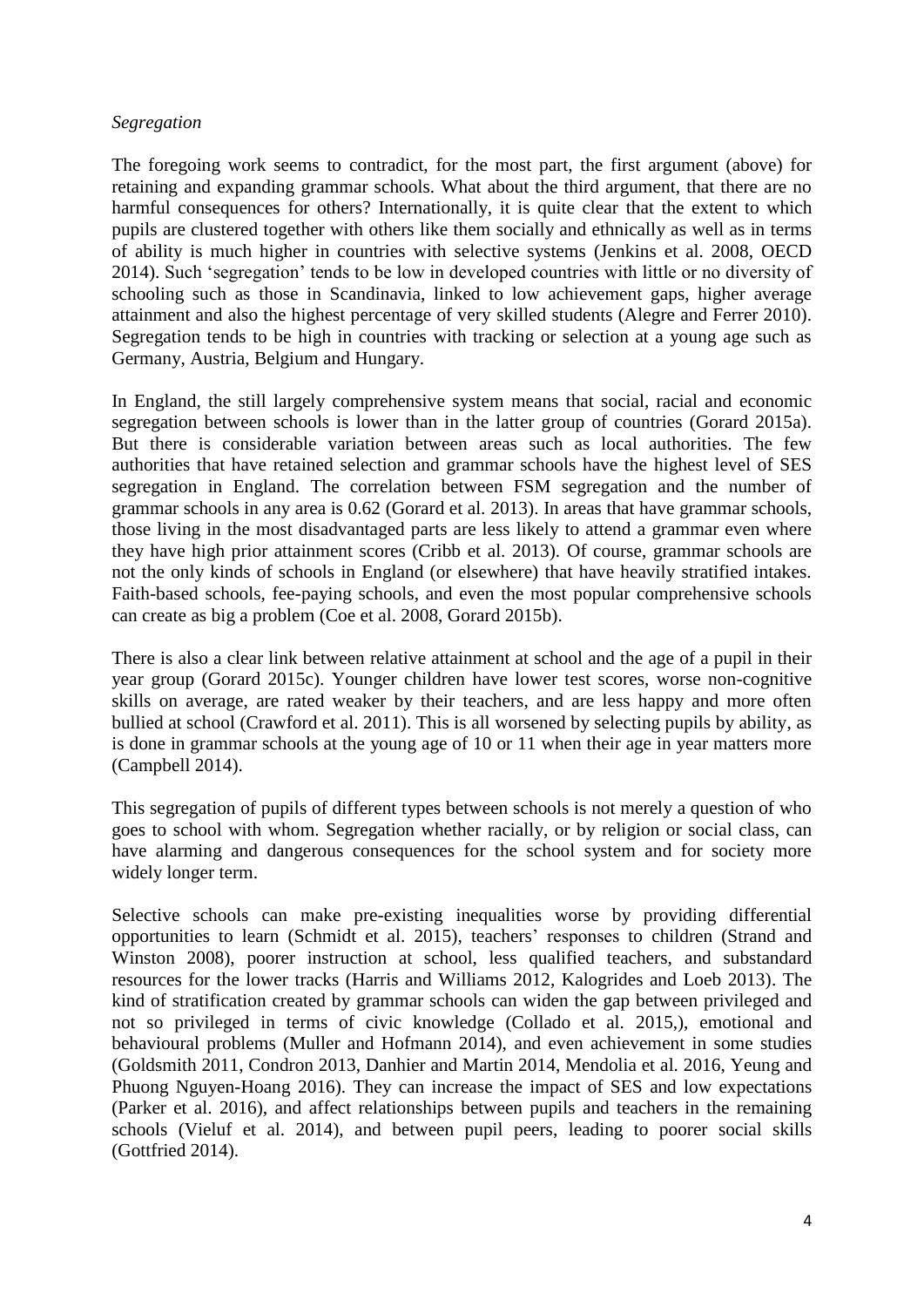This all contradicts the third argument about no damage caused by having selection (above). What is needed as a priority is more evidence about the second argument. Do grammar schools do well for poor children?

## **Methods**

The new research presented here is based on the National Pupil Database for England – specifically the 2015 Key Stage 4 cohort, with attainment, school and background information for every year that they have been in compulsory schooling. There are 549,203 pupils with relatively complete records, of whom 75,787 (14%) are listed as eligible to receive free school meals (FSM). There are 171,397 in local authority areas that contain at least one grammar school, of which 22,402 attended a grammar school at KS4. The same analyses (below) have also been conducted with the 2014 KS4 cohort with the same substantive results.

The original pupil-level variables involved in the headline analyses are:

- School attended
- Local authority area
- $\bullet$  Birth month and year used to compute age in year
- $\bullet$  Sex girls tend to have better results than boys
- Ethnic origin or group
- English as an additional or second language
- Special needs with a statement
- Special needs without a statement
- Whether the pupil moved to the school in the last two years
- FSM-eligibility at  $KS4 a$  flag variable showing whether a pupil is from a home officially classified as below the poverty line
- EverFSM6 whether a pupil has been eligible for FSM in any of the past 6 years
- IDACI score a measure of average deprivation for the area where the pupil lives or goes to school
- KS1 points score attainment at age 7
- KS2 points score attainment at age 11
- KS4 capped points score attainment at age 16

Pupil-level variables derived from the data are:

- The month of birth in the school year to distinguish between summer and winter born pupils
- The number of years in total a pupil was eligible for FSM up to  $KS4 a$  more accurate measure of poverty
- Whether a pupil goes to school in an area with grammar schools
- Whether a pupil goes to a grammar school

The data are considered for two geographical areas – all pupils in England, and those going to school in an area with grammar schools (a "selective area"). The real number variables (above) are averaged for each area and for pupils attending grammar schools or not. The differences are converted into simple 'effect' sizes by dividing them by the overall standard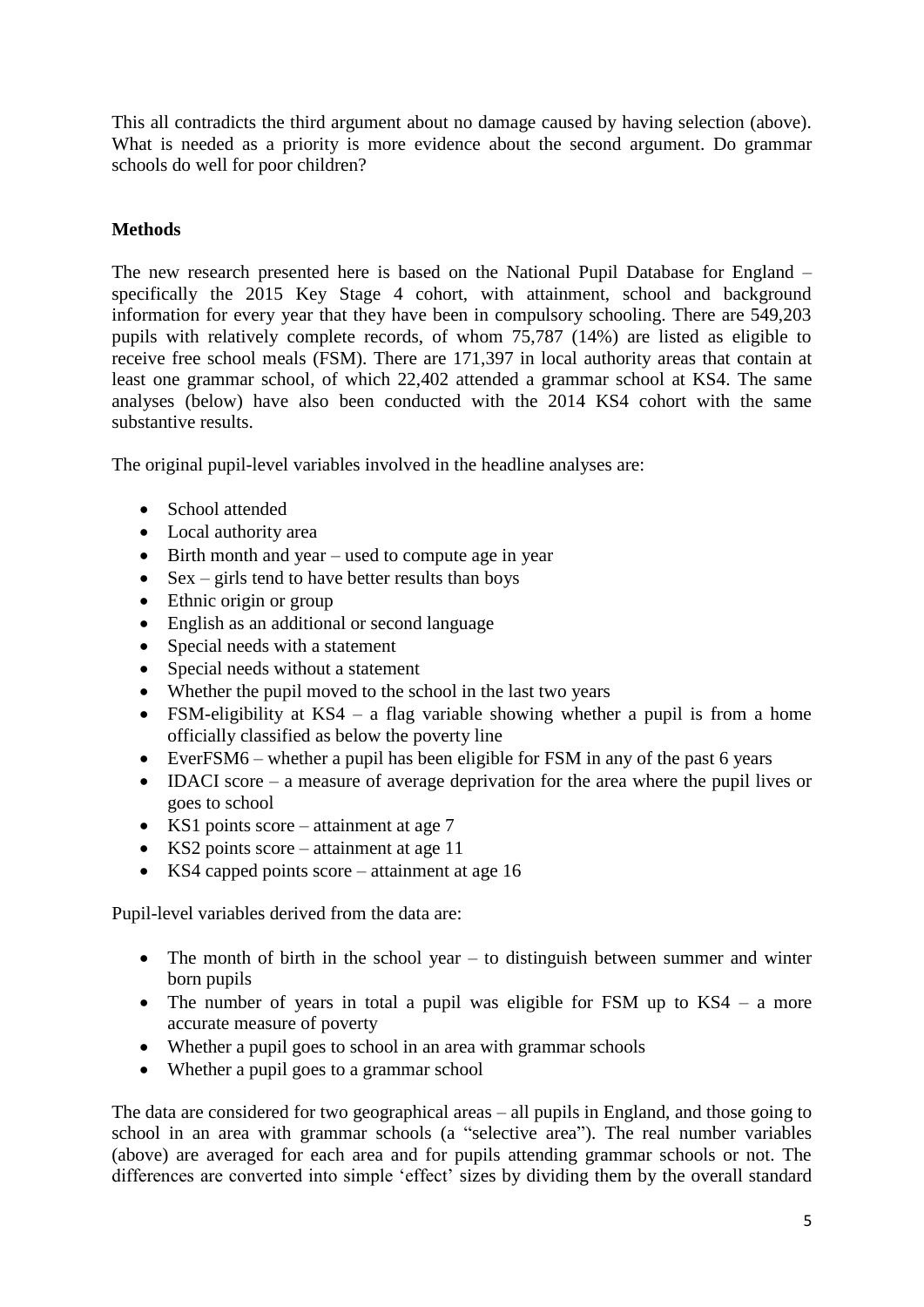deviation for each variable. The categorical variables are used to create odds ratios – the number in each category in a grammar school times the number not in that category and not in a grammar school, divided by the number not in each category but in a grammar school times the number in each category not in a grammar school. This kind of analysis demonstrates the differences between the pupil intakes for grammar schools and the rest. These differences must be taken into account when considering the relative 'effectiveness' of grammar schools.

The effectiveness of grammar schools and grammar school areas is assessed via four regression models based on four different groups of pupils – all pupils in England, FSMeligible pupils in England, all pupils in selective areas, and FSM-eligible pupils in selective areas. Each model has the same basic structure. The outcome variable to be explained is the KS4 attainment score for each pupil. The predictors for all models at the first stage are all of the other variables listed above, except for the last two. These include prior attainment and the background characteristics of each pupil.

The first two models then add a second step with one more potential explanatory variable – whether the pupil goes to school in a selective area. The last two models do not, as they only concern pupils in selective areas. The last step for all four models also has one potential explanatory variable – whether the pupil attends a grammar school. In this way, the amount of variation explained at each stage, and the coefficients for the explanatory variables, provide an estimate of the impact of attending a grammar school or not, shorn of the known differences in the intakes to each type of school.

## **Results**

## *The intakes to grammar schools*

It is immediately apparent from Tables 1 and 2 that the characteristics of pupils attending grammar schools are markedly different in many ways from those attending other statefunded schools in England. Those attending grammar schools, on average, live in less deprived areas, are older in their year group, and even where they are FSM-eligible they will have been so for fewer years. The latter point, that even the level of poverty of pupils officially defined as living in poverty is different, is particularly important and will be discussed further below in terms of the attainment of grammar school pupils.

|                              | Grammar | <b>Not</b><br>Standard |           | 'Effect' size |  |  |
|------------------------------|---------|------------------------|-----------|---------------|--|--|
|                              |         | grammar                | deviation |               |  |  |
| Mean IDACI score             | 0.12    | 0.17                   | 0.17      | 0.31          |  |  |
| Mean birth month in year     | 6.23    | 6.52                   | 3.49      | 0.08          |  |  |
| FSM years by KS2, all pupils | 0.15    | 0.98                   | 1.88      | 0.44          |  |  |
| FSM years by KS4, all pupils | 0.26    | 1.16                   | 2.91      | 0.31          |  |  |
| FSM years by KS2, FSM pupils | 2.12    | 3.49                   | 2.39      | 0.57          |  |  |
| FSM years by KS4, FSM pupils | 5.12    | 6.86                   | 2.99      | 0.58          |  |  |

Table  $1 -$ Characteristics of grammar school pupils compared to all pupils. England 2015

Those attending grammar schools, on average, are less likely to be White UK or Black in ethnic origin, less likely to have English as an additional language, much less likely to report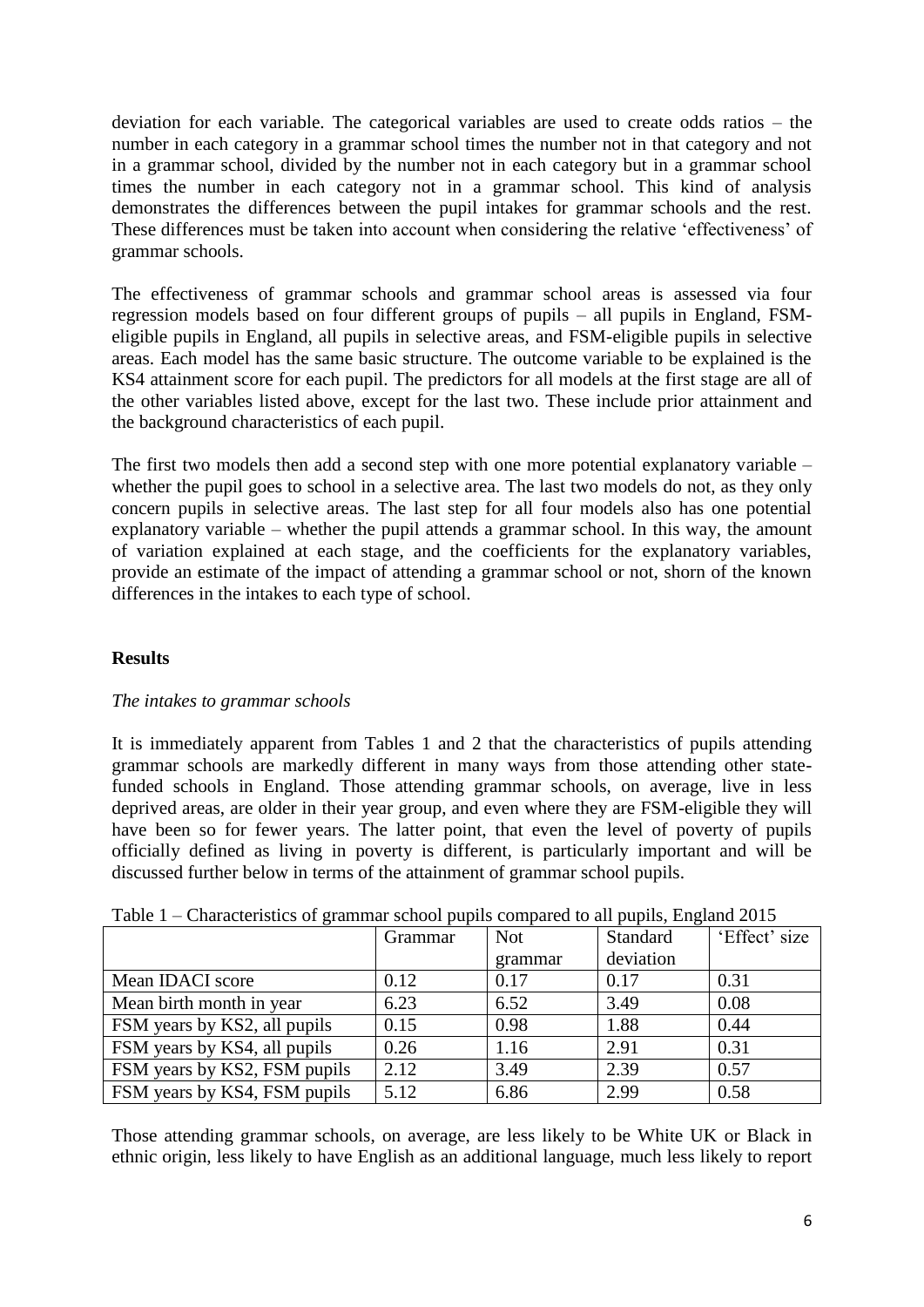any special educational need, especially statemented ones, and are substantially less likely to be FSM-eligible in the first place.

|                             | Grammar | Not grammar | Odds ratio |
|-----------------------------|---------|-------------|------------|
| Non-White UK                | 25.1%   | 19.3%       | 1.40       |
| White any                   | 74.5%   | 80.5%       |            |
| Black any                   | 3.0%    | 5.0%        |            |
| Pakistani/Bangladeshi       | 14.7%   | 8.8%        |            |
| Chinese                     | 1.5%    | 0.3%        |            |
| Other/mixed                 | 6.2%    | 5.5%        |            |
| <b>EAL</b> students         | 11.3%   | 14.0%       | 0.78       |
| SEN students with statement | 0.3%    | 3.9%        | 0.07       |
| SEN students no statement   | 5.3%    | 12.7%       | 0.38       |
| EverFSM11                   | 7.3%    | 31.5%       | 0.17       |
| EverFSM6                    | 5.3%    | 25.6%       | 0.16       |
| <b>FSM2015</b>              | 2.4%    | 14.3%       | 0.15       |

Table 2 – Characteristics of grammar school pupils compared to all pupils, England 2015

Of course, some of these differences could be due to the kind of pupil populations in areas where the minority of 164 grammar schools remain, which could differ from the rest of the country. To assess this, Tables 3 and 4 compare those attending grammar schools with only those pupils in areas with grammar schools. These make it clear that the differences in Tables 1 and 2 are not produced by the geography of where grammar schools still exist. In fact, pupils in grammar schools are even less representative of their local areas than they are of pupils in England as a whole (the 'effect' sizes are the same or larger, especially for the IDACI scores, and the odds ratios are lower, especially for FSM-eligibility).

Table 3 – Characteristics of grammar school pupils compared to pupils in selective areas, 2015

|                              | Grammar | <b>Not</b> | <b>Standard</b> | 'Effect' size |
|------------------------------|---------|------------|-----------------|---------------|
|                              |         | grammar    | deviation       |               |
| Mean IDACI score             | 0.12    | 0.22       | 0.16            | 0.61          |
| Mean month in year           | 6.23    | 6.54       | 3.48            | 0.09          |
| FSM years by KS2, all pupils | 0.15    | 0.97       | 1.81            | 0.45          |
| FSM years by KS4, all pupils | 0.26    | 1.60       | 2.81            | 0.48          |
| FSM years by KS2, FSM pupils | 2.12    | 3.45       | 2.40            | 0.55          |
| FSM years by KS4, FSM pupils | 5.12    | 6.81       | 3.00            | 0.56          |

| Table $4$ – Characteristics of grammar school pupils compared to pupils in selective areas, |  |  |  |
|---------------------------------------------------------------------------------------------|--|--|--|
| 2015                                                                                        |  |  |  |

|                             | Grammar | Not grammar | Odds ratio |
|-----------------------------|---------|-------------|------------|
| Non-White UK                | 25.1%   | 18.1%       | 1.52       |
| White any                   | 74.5%   | 81.7%       |            |
| Black any                   | 3.0%    | 4.0%        |            |
| Pakistani/Bangladeshi       | 14.7%   | 8.8%        |            |
| Chinese                     | 1.5%    | 0.3%        |            |
| Other/mixed                 | 6.2%    | 5.2%        |            |
| <b>EAL</b> students         | 11.3%   | 12.8%       | 0.87       |
| SEN students with statement | 0.3%    | 4.4%        |            |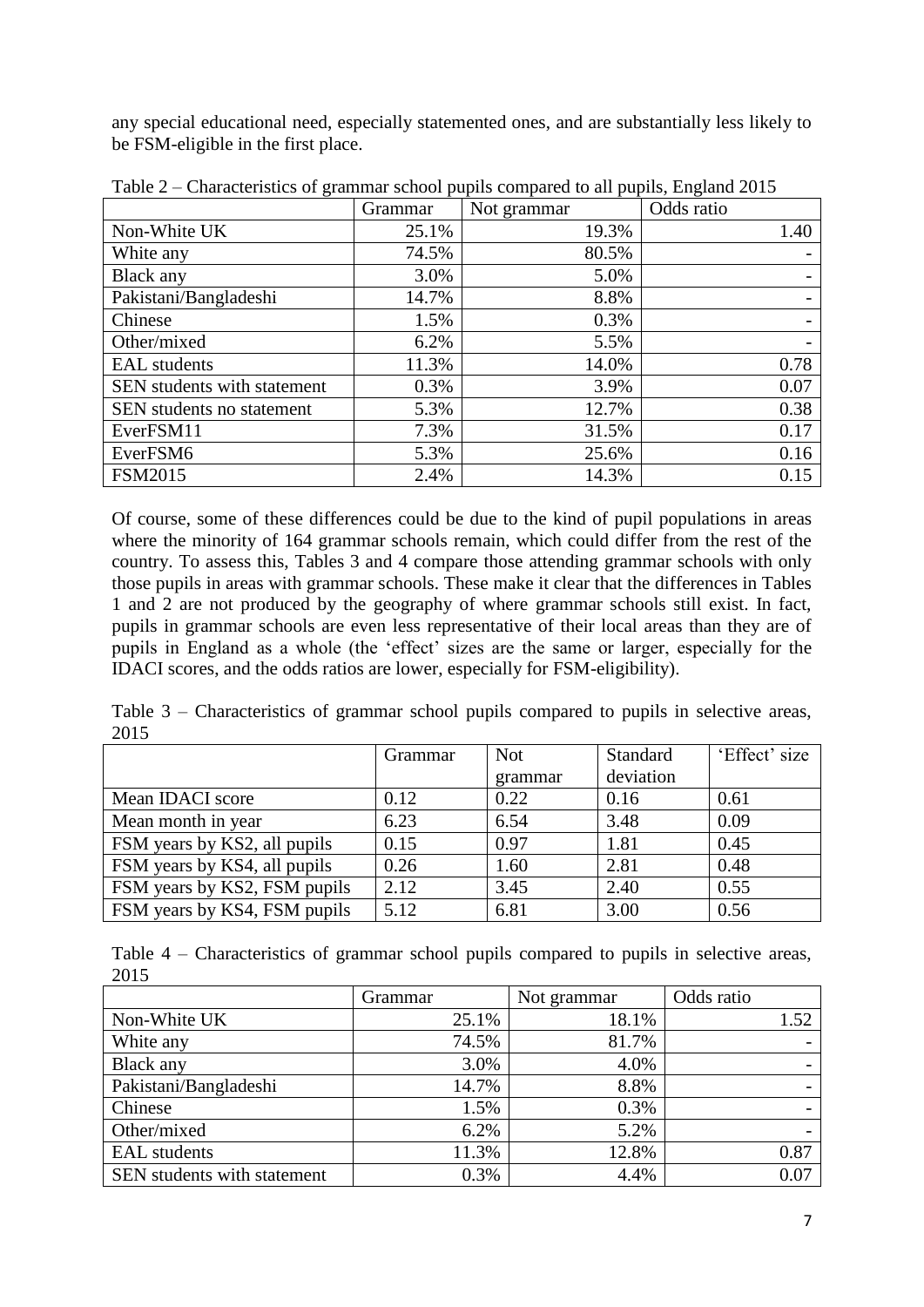| SEN students no statement | 5.3% | 13.0% | 0.37  |
|---------------------------|------|-------|-------|
| EverFSM11                 | 7.3% | 31.5% |       |
| EverFSM6                  | 5.3% | 25.7% | J. 10 |
| <b>FSM2015</b>            | 2.4% | 14.4% |       |

Children aged 10 or 11 are put forward and then tested for entry to grammar schools on the basis of their ability, prior attainment and motivation. However, this selection process indirectly also selects for a wide range of other characteristics most of which should not be relevant. It is understandable that pupils with serious learning challenges will be less likely to pass an 11+ test of ability or attainment, even assuming it is a fair test in that respect. It is also understandable that children born later in the school year and those for whom English is not their first language will tend to do worse – although the test can and should make allowance for this. But it is harder to see why the family income, ethnic origin, and precise area of residence should be so stratified. For the present, the key point is that those who go to grammar schools differ from the rest of the schools in England by far more than their talent as tested by the 11+. Therefore, grammar schools cannot be said to be obtaining better results with equivalent pupils even once that prior ability and attainment, as demonstrated in the 11+ test, is taken into account.

This also means that grammar schools and the areas they are in are much more segregated by any of these indicators than the rest of England is. For example, the segregation residual (Gorard et al. 2003) in terms of FSM eligibility in 2015 was 0.00002 averaged across all schools, whereas it was double that (0.00004) in areas with grammar schools, and ten times that (0.00022) in grammar schools. However good grammar schools are (or not) this must be set against the real dangers from such a deliberate policy of socio-economic segregation between schools.

## *The outcomes from grammar schools*

The KS4 attainment of pupils in selective areas and the rest of England is very similar. The mere existence of grammar schools in an area does not seem to drive up standards or reduce the gap between FSM-eligible pupils and the rest (Table 5). As would be expected, because they are selected by ability, pupils in grammar schools have higher than average attainment at KS4 showing that the 11+ test is reasonably good at selecting those who will do well 5 years later.

| 10010V          |            | Companion of the calcumnism (total eapped points) of 1 only England 2015 |           |               |
|-----------------|------------|--------------------------------------------------------------------------|-----------|---------------|
|                 | <b>Not</b> | FSM-   EverFSM6                                                          | Standard  | 'Effect' size |
|                 | eligible   |                                                                          | deviation |               |
| England         | 328        | 260                                                                      | 98        | 0.69          |
| Selective areas | 334        | 259                                                                      | 99        | 0.76          |
| Grammar schools | 413        | 395                                                                      | 44        | 0.41          |

Table 5 – Comparison of KS4 attainment (total capped points) by FSM, England 2015

However, Table 5 also shows that FSM-eligible pupils, using the official DfE measure of EverFSM6, have better KS4 scores in grammar schools to such an extent that the 'effect' size or poverty attainment gap is noticeably lower there. This is the basis of the second argument for grammar schools – that they aid social mobility.

Another way of looking at this can be seen in Table 6. The link between prior attainment (KS1) and results aged 16 (KS4) is considerably lower in grammar schools than in schools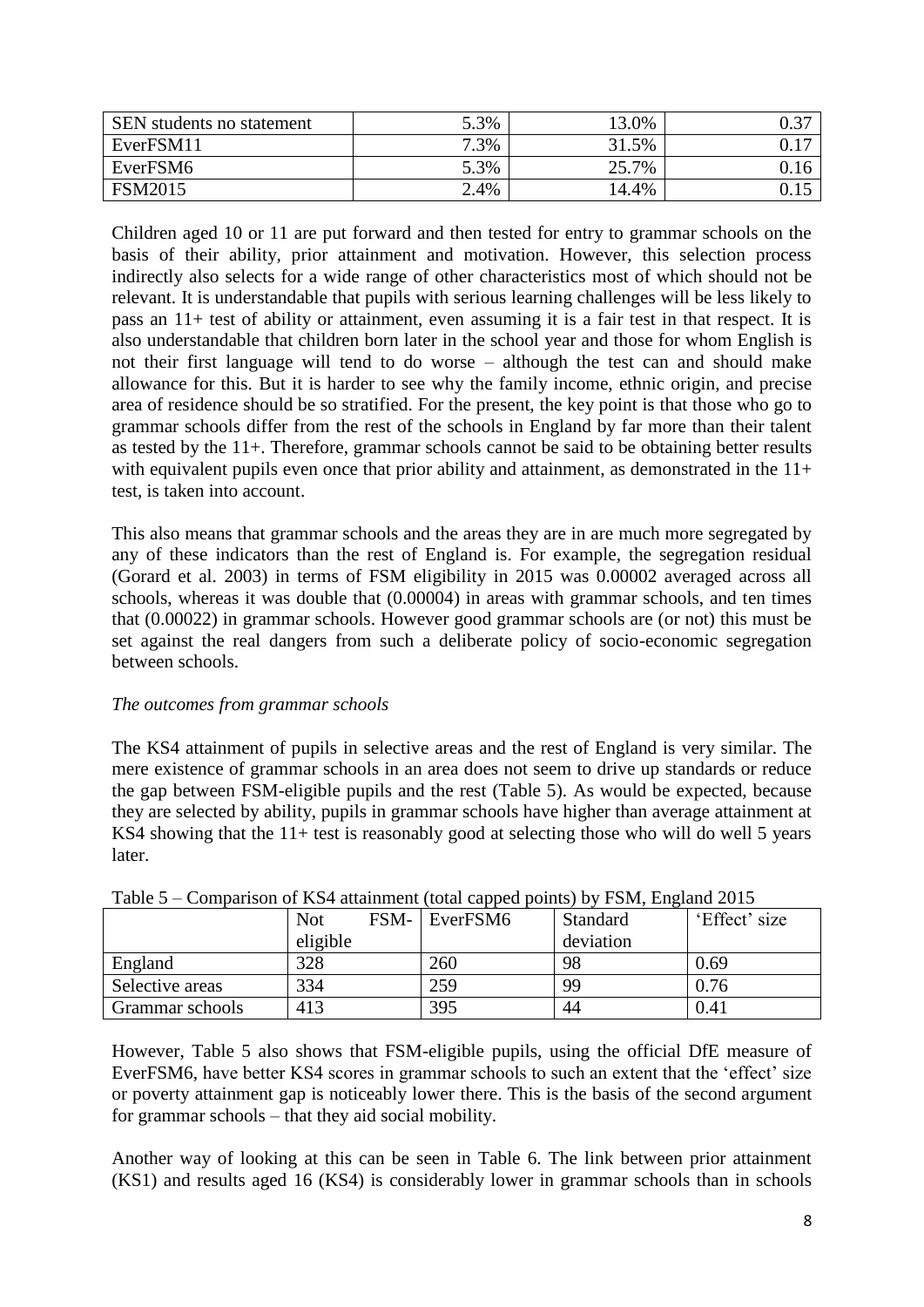more generally. This is presumably at least partly because they have a much smaller range of prior attainment (being selective). This will be addressed in the regression models that follow. But the link between KS4 results and FSM-eligibility in grammar schools is also lower. Again, this could partly be because very few pupils in grammar schools have been FSM-eligible for their entire school career. For example, in 2015 only 41 pupils in all grammar schools (0.2%) had been FSM-eligible for nine of the previous years. The figures for England are 12,350 such pupils (2.2%). Grammar schools not only take very few FSM pupils (see above) they also only take the less chronically poor even in those few (here by less than a tenth of their fair share). One consequence is that the correlations between poverty, prior attainment and KS4 results are higher in selective areas than they are in England on average, despite the lower correlations in grammar schools. The differences may appear small but it must be recalled that the number of pupils in selective areas not in grammar schools will be around five to ten times as many as the number in grammar schools. If there is any advantage from grammar schools for disadvantaged pupils in the models that follow it would tend to be zero-sum.

| KS4 attainment points      | Years FSM-eligible | KS1 attainment points |
|----------------------------|--------------------|-----------------------|
| England all pupils         | $-0.31$            | 0.68                  |
| England FSM pupils         | $-0.15$            | 0.51                  |
| Selective areas all pupils | $-0.33$            | 0.70                  |
| Selective areas FSM pupils | $-0.16$            | 0.63                  |
| Grammar schools all pupils | $-0.08$            | 0.34                  |
| Grammar schools FSM pupils | $-0.01$            | 0.23                  |

Table 6 – Correlation between KS4 attainment, KS1 and number of years FSM-eligible

The relevance of how many years a pupil has been FSM-eligible (i.e. living in poverty) is illustrated well in Figure 1. Pupils who have never been known to be eligible for FSM (on the far left) have a much higher level of KS4 attainment than any pupil with even one year of FSM-eligibility. This is well-known. Less well-known is the fact that, on average, KS4 attainment declines with every year of FSM-eligibility. This matters because grammar schools are not only taking only a fraction of their fair share of FSM pupils, the few FSM pupils they do take are disproportionately those towards the left of Figure 1 who are likely to do better anyway whatever school they attend. And this means that the other schools in selective areas are not only taking more than their fair share of FSM pupils, but are also disproportionately dealing with the more chronically poor in their areas.

Figure  $1 -$ Crossplot of the number of years any pupil is FSM-eligible (x) and the average KS4 point score (y)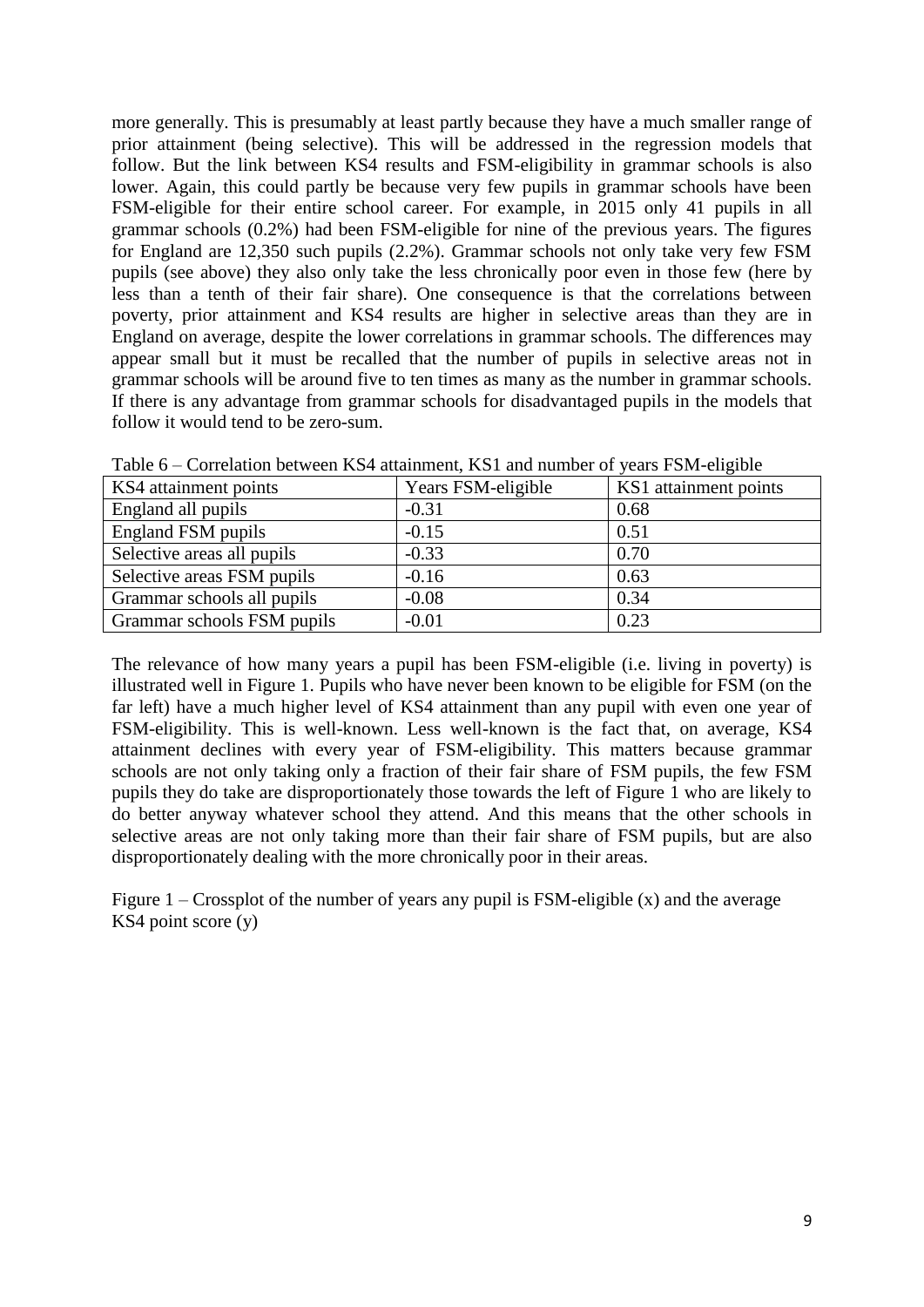

In order to take all of this into account, we ran four multi-variate regression models and the headline results are in Table 7. The R value using all of the pupil background and prior attainment variables listed in the previous section of the paper, for all pupils in England, was 0.81 (66% of total variation in KS4 outcomes explained). It was about the same for only those pupils in selective areas (0.82 or 68%) and slightly lower when considering the FSMeligible subset of pupils in either group (0.72 or 59%). This is similar to usual educational effectiveness models. Additional background variables could improve this somewhat, but there will always be an error term due to missing data, measurement errors and so on (Gorard 2010). The first model in each category is slightly better than it would be traditionally due to knowledge of exactly how many years each pupil has been FSM-eligible rather than using the traditional binary classification (and this approach will be refined further and applied to other explanatory variables in future papers).

|                                              |      | All pupils   FSM pupils | Pupils         | in $\vert$ FSM pupils in |
|----------------------------------------------|------|-------------------------|----------------|--------------------------|
|                                              |      |                         | selective area | selective area           |
| Background predictors                        | 0.81 | 0.77                    | 0.82           | 0.77                     |
| Whether in selective area                    | 0.81 | 0.77                    |                |                          |
| Whether in grammar school $\vert 0.81 \vert$ |      | 0.77                    | 0.82           | 0.77                     |

Table 7 – R from multi-stage regression models predicting total capped KS4 points, England

None of the models improves at all when knowledge is added of whether a pupil goes to school in a selective area or not. This means that if grammar schools are at all differentially effective, their effect is indeed zero-sum and wiped out by exactly equivalent harm done to the rest of the nearby school system. However, adding knowledge of whether a pupil goes to a grammar school also improves none of the four models at all. With only 164 grammar schools, it could be argued that they would not be expected to add much to the full model for all pupils in England. But they do not add anything to the smaller model restricted only to areas with grammar schools either. On this basis, grammar schools appear to be no more or less effective than other schools, once their clear difference in intake has been taken into account. And this is true both for FSM-eligible and non FSM-eligible pupils.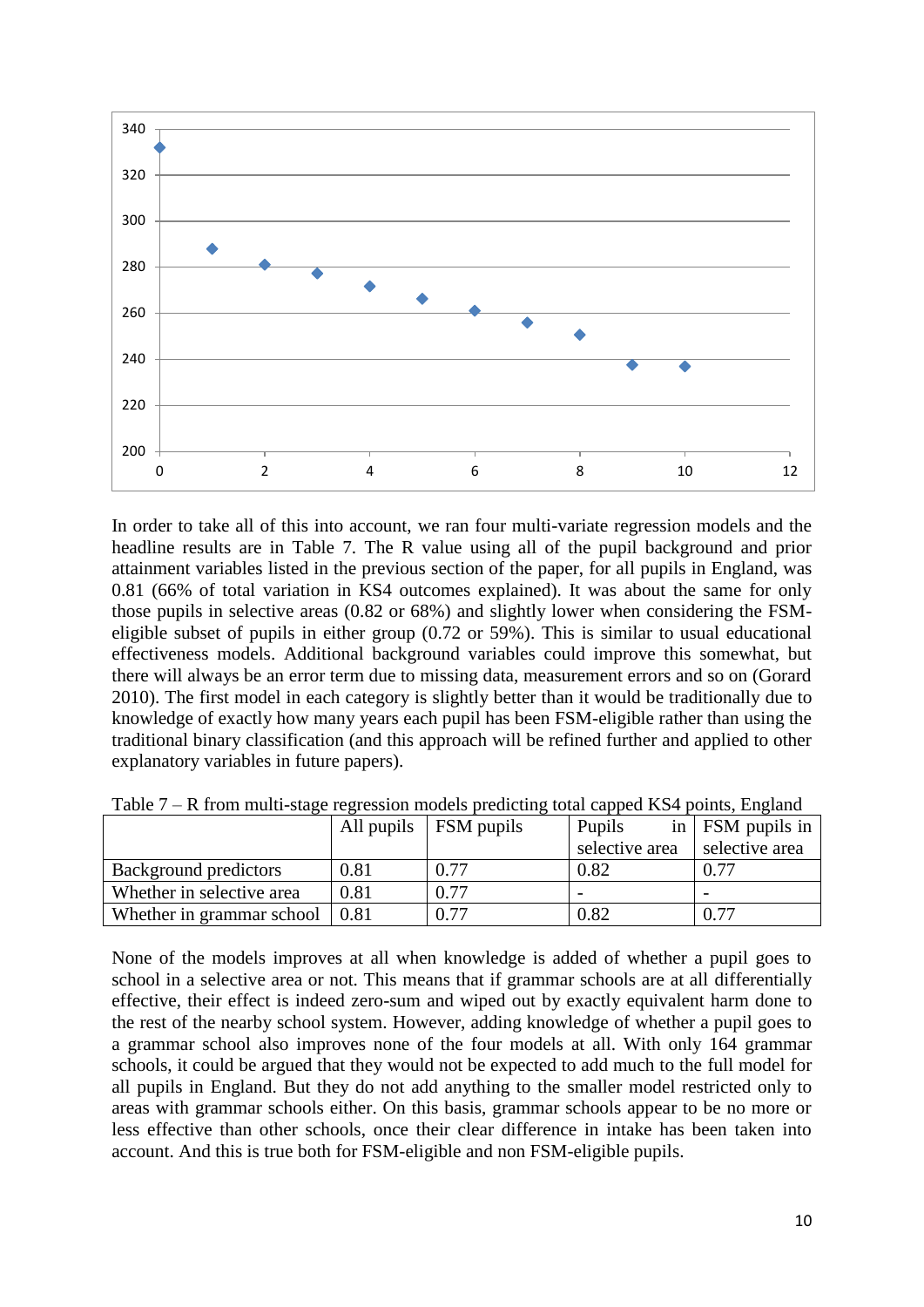Table 8 makes much the same point, by showing the standardised coefficients (equivalent to 'effect' sizes) for each variable in the four models. Prior attainment at KS2 is by far the best predictor of KS4 outcomes, following by prior attainment at KS1, the number of years eligible for FSM, and whether a pupil has any kind of special need. The least important variables, with almost negligible 'effect' sizes, are the date of birth in the school year, the level of deprivation in the area, whether the school is in a selective area, and whether it is a grammar school. However, the level of deprivation would increase in importance if FSMeligibility were not available because the two are correlated. Similarly, the month of birth in year appears far less important than in reality because the prior attainment scores are acting as proxy to a great extent (younger pupils do less well at KS1, KS2 and KS4).

| $_{\rm upper}$ and $_{\rm r}$ points, magnesial |         |            |           |            |
|-------------------------------------------------|---------|------------|-----------|------------|
|                                                 | All     | <b>FSM</b> | Pupils in | <b>FSM</b> |
|                                                 | pupils  | pupils     | selective | pupils in  |
|                                                 |         |            | area      | selective  |
|                                                 |         |            |           | area       |
| KS2 average points (prior attainment)           | 0.57    | 0.50       | 0.55      | 0.49       |
| KS1 average points (prior attainment)           | 0.10    | 0.10       | 0.11      | 0.11       |
| Sex of pupil                                    | 0.08    | 0.07       | 0.07      | 0.08       |
| Month in year (summer born)                     | 0.04    | 0.03       | 0.04      | 0.03       |
| Number of years known to be FSM-eligible        | $-0.10$ | $-0.06$    | $-0.10$   | $-0.06$    |
| <b>IDACI</b> scores (deprivation)               | $-0.05$ | $-0.02$    | $-0.05$   | $-0.03$    |
| Special need (SEN)                              | $-0.10$ | $-0.14$    | $-0.10$   | $-0.14$    |
| Mean number of years FSM-eligible, school       | $-0.05$ | $-0.06$    | $-0.07$   | $-0.08$    |
| Joined school in last two years (mobility)      | $-0.08$ | $-0.10$    | $-0.07$   | $-0.09$    |
| English as an additional language               | 0.08    | 0.11       | 0.06      | 0.09       |
| Non-White UK (ethnic minority)                  | 0.06    | 0.09       | 0.05      | 0.08       |
| Schooled in a selective area                    | $-0.01$ | $-0.01$    |           |            |
| Attends grammar school                          | 0.04    | 0.03       | 0.07      | 0.06       |

Table 8 – Standardised coefficients from four multi-stage regression models predicting total capped KS4 points, England

## **Conclusions**

On the basis of the prior evidence and the new analyses presented here, the policy of selective schools has little to recommend it. Dividing children into the most able and rest from an early age does not appear to lead to better results for either group, even for the most disadvantaged. The new variable created for this analysis – the number of years each pupil has been eligible for FSM by KS4 – explains at least part of the difference between grammar schools results and those of other schools, over and above the obvious difference in prior attainment. Not only do grammar schools in England take only a tiny proportion of pupils who are or have even been eligible for FSM, those that they do take have been eligible for fewer years.

Every grammar school creates a much larger number of schools around it that cannot be comprehensive in intake, of necessity, because they are denied a supply of so many of the most high-attaining children. It does not matter whether these schools are officially designated as 'secondary-modern' schools, or whether they offer different curricula or not. And the two sets of co-existing schools will and must differ in terms of a whole set of other pupil characteristics that appear to be related to selection at 11+ but are not directly selected for. These include special needs, first language and, less obviously, ethnicity and poverty.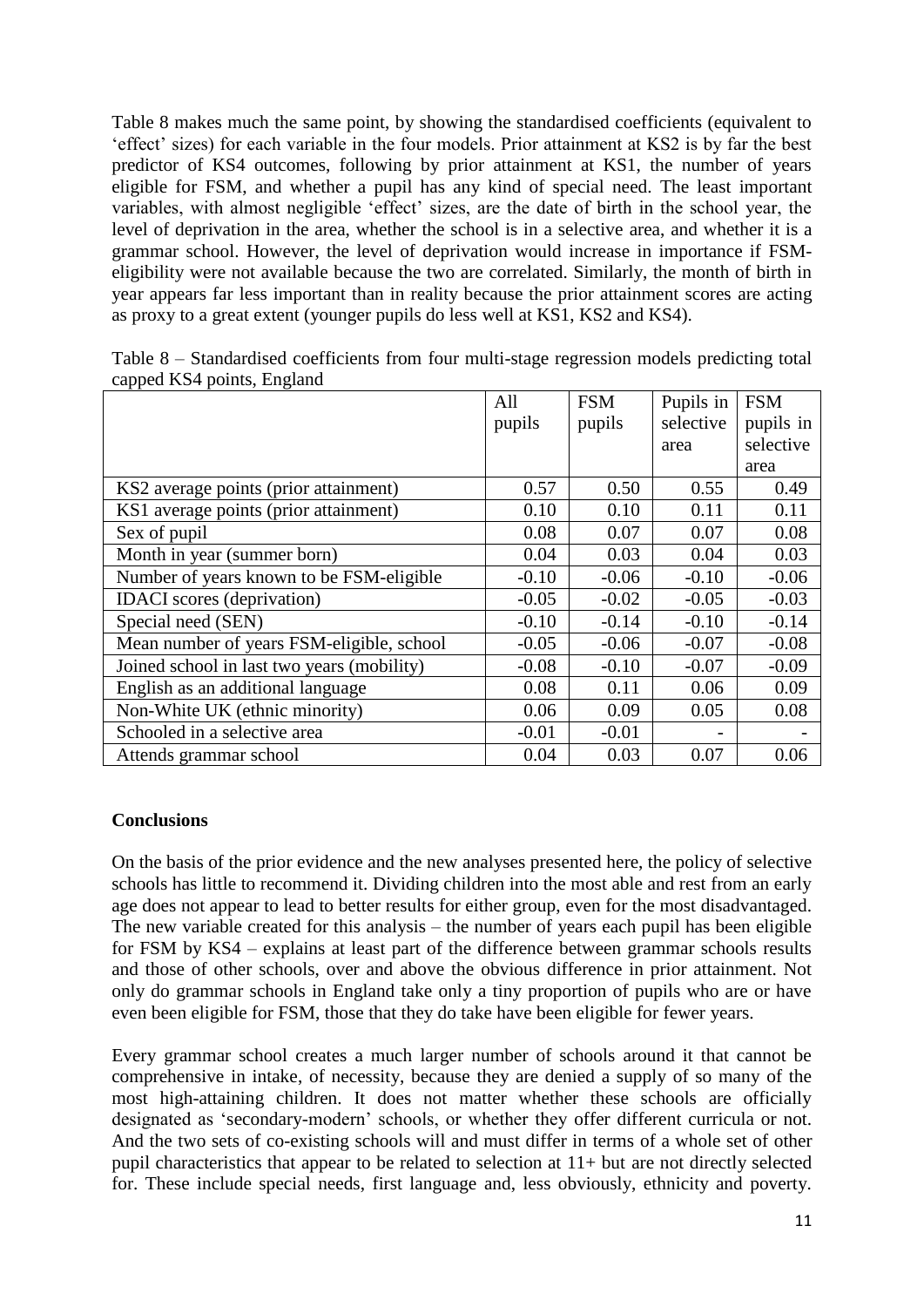Policy-makers and unthinking advocates always focus on grammar schools, whereas an equivalent claim to 'we must have more grammar schools' would be 'we must have a lot more schools that are deprived of the most talented 15-20% of pupils in their catchment areas'. In areas with selective schools, the system is a clear driver towards increased social and economic segregation between schools, and all of the dangers that this entails – such as lower self-esteem and aspiration, poorer role models, poorer relationships and distorted sense of justice (Gorard and See 2013).

Put together, these two findings mean that grammar schools in England endanger social cohesion for no clear improvement in overall results. The policy is a bad one and, far from increasing selection, the evidence-informed way forward would be to phase out the existing 164 grammar schools in England, and their peers in Northern Ireland. This is not to decry the schools that are currently grammars, or the work of their staff. But overall, they are simply no better or worse than the other schools in England once their selected and privileged intake is accounted for. Nor do the findings of this paper and others mean that schools should not use any form of internal 'setting' by ability in any phase. In the absence of grammars it is still currently possible for high ability pupils to be taught together for at least some of the week (and whether that is an effective approach would be another paper). But the richer and more able pupils currently in grammar schools would then mix with a wider range of peers, especially those with learning challenges, to the mutual benefit of all, in all classes and years that did not use setting, all vertical structures such as 'houses', and in sports, play and extracurricular activities. The importance of inclusion is not just about those with learning difficulties or disabilities; it can also be about the most able at age 11.

Of course, there are other factors leading to stratified entries to schools. Some of these, such as changes in the local economy, transport in rural areas, and residential segregation, are beyond a quick policy or educational fix (Gorard et al. 2015). But some, such as the continued existence (and planned expansion) of schools that are selective by religion, could be abolished at a stroke. Any improvement in one is likely to have a beneficial impact on the others (via the 'Belfast model', Gorard et al 2003), but none of these further problems is an argument for making the stratification worse by retaining or expanding grammar schools.

## **Acknowledgements**

The work reported here was conducted as part of ESRC grant ES/N012046/1.

## **References**

- Alegre, M. and Ferrer, G. (2010) School regimes and education equity: some insights based on PISA 2006, *British Educational Research Journal*, 36, 3, 433-461
- Boliver, V. and Swift, A. (2011) Do comprehensive schools reduce social mobility?, The British Journal of Sociology, 62, 1, 89-110
- Bolton, P. (2016) *Grammar school statistics*, House of Commons Library Briefing Paper 1398
- Borooah, V. and Knox, C. (2015) Segregation, inequality, and educational performance in Northern Ireland: Problems and solutions, *International Journal of Educational Development*, 40, 196-206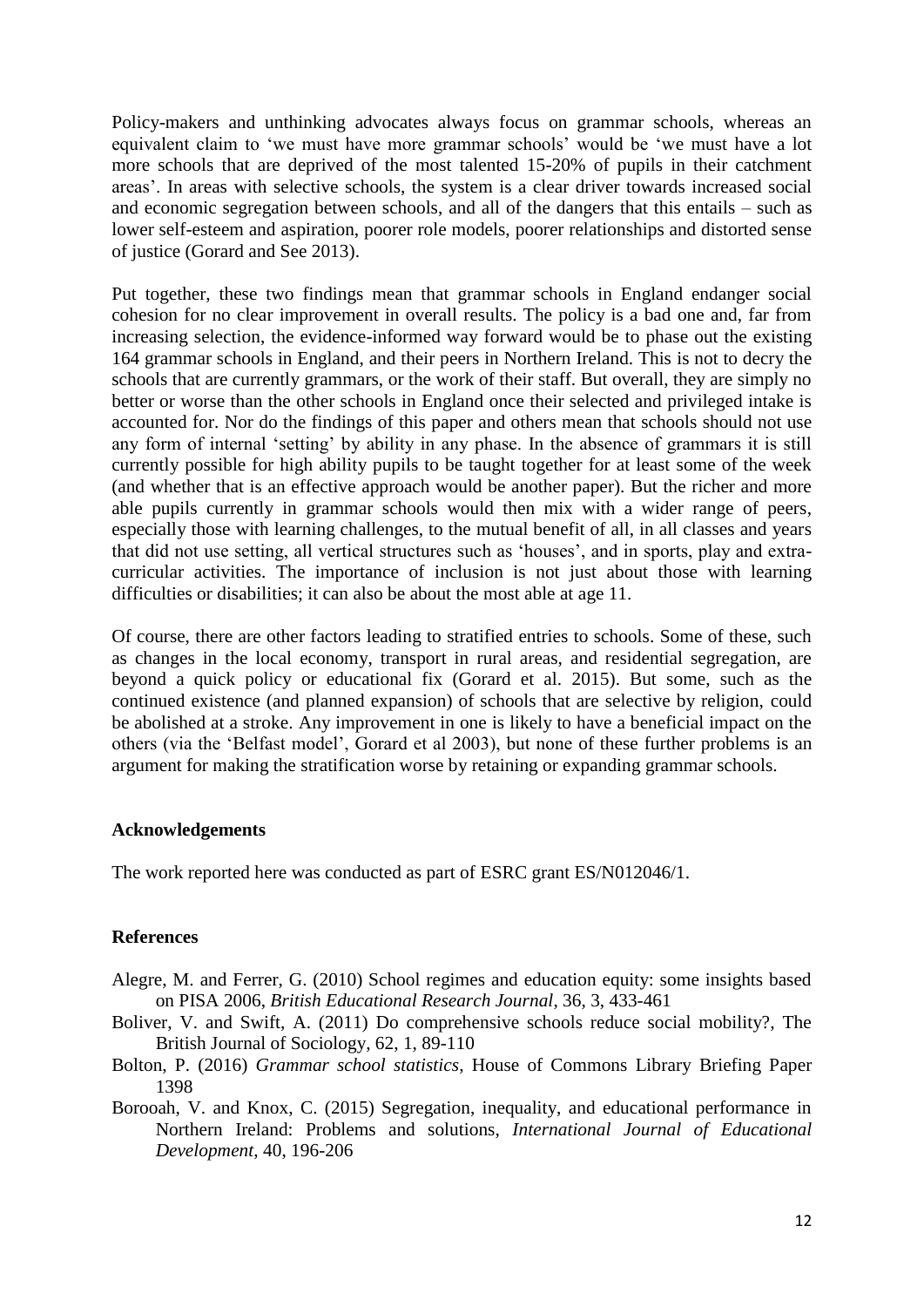- Campbell, T. (2014) Stratified at seven: in-class ability grouping and the relative age effect, *British Educational Research Journal,* 40, 5, 749-771
- Clark, M., Gleeson, P., Tuttle, C., and Silverberg, M. (2015) Do Charter schools improve student attainment? *Educational Evaluation and Policy Analysis*, 37, 4, 419-436
- Coe, R., Jones, K., Searle, J., Kokotsaki, D., Mohd Kosnin, A. and Skinner, P. (2008) *Evidence on the Effects of Selective Educational Systems*, London: Sutton Trust
- Collado, D., Lomos, C. and Nicaise, I. (2015) The effects of classroom socioeconomic composition on student's civic knowledge in Chile, *School Effectiveness and School Improvement,* 26, 3, pp.415-440
- Condron, D. (2013) Affluence, inequality, and educational achievement*, Sociological Spectrum*, 33, 73-97
- Crawford, C., Dearden, L. and Greaves, E. (2011) Does when you are born matter? *The impact of month of birth on children's cognitive and non-cognitive skills in England*, Report to the Nuffield Foundation
- Cribb, J., Sibieta, L. and Vignoles, A. (2013) *Entry into Grammar Schools in England,*  Institute for Fiscal Studies, [https://www.ifs.org.uk/docs/Grammar\\_Schools2013.pdf](https://www.ifs.org.uk/docs/Grammar_Schools2013.pdf)
- Danhier, J. and Martin, E. (2014) Comparing compositional effects in two education systems: the case of the Belgian communities, *British Journal of Educational Studies*, 62, 2, 171- 189
- Darling-Hammond, L. (2015) Can value added add value to teacher evaluation?, *Educational Researcher*, 44, 2, 132-137
- Foster, D., Long, R. and Roberts, N. (2016) *Grammar schools in England*, House of Commons Library Briefing Paper 7070
- Gallagher, T. and Smith, A. (2000) *The effects of the selective system of secondary education In Northern Ireland*, Bangor: Department of Education, <http://www.education.gg/CHttpHandler.ashx?id=97491&p=0>
- Goldsmith, P. (2011) Coleman revisited: School segregation, peers, and frog ponds, *American Educational Research Journal*, 48, 3, 508-535
- Gorard, S. (2010) Serious doubts about school effectiveness, *British Educational Research Journal*, 36, 5, 735-766
- Gorard, S. (2015a) The uncertain future of comprehensive schooling in England, *European Educational Research Journal*, 14, 3-4, 257-268, [http://eer.sagepub.com/cgi/reprint/14/3-](https://owa.dur.ac.uk/owa/redir.aspx?C=k_agZitvw0Wf83S3AhpcWQbb50BrndIIFdxqqODrYoXjzw1l-8iw_D2mUAemwXy0NfpMNTOZrPw.&URL=http%3a%2f%2feer.sagepub.com%2fcgi%2freprint%2f14%2f3-4%2f257.pdf%3fijkey%3d6QSxgjXEXzExZC2%26keytype%3dfinite)

## [4/257.pdf?ijkey=6QSxgjXEXzExZC2&keytype=finite](https://owa.dur.ac.uk/owa/redir.aspx?C=k_agZitvw0Wf83S3AhpcWQbb50BrndIIFdxqqODrYoXjzw1l-8iw_D2mUAemwXy0NfpMNTOZrPw.&URL=http%3a%2f%2feer.sagepub.com%2fcgi%2freprint%2f14%2f3-4%2f257.pdf%3fijkey%3d6QSxgjXEXzExZC2%26keytype%3dfinite)

- Gorard, S. (2015b) The complex determinants of school intake characteristics, England 1989 to 2014, *Cambridge Journal of Education*, 46, 1, 131-146, <http://dx.doi.org/10.1080/0305764X.2015.1045446>
- Gorard, S. (2015c) The easy way to help kids born in summer keep up at school, *New Scientist*, 17th October 2015, p.28
- Gorard, S. (2016a) A cautionary note on measuring the pupil premium attainment gap in England, *British Journal of Education, Society and Behavioural Sciences*, 14, 2, DOI: 10.9734/BJESBS/2016/23618
- Gorard, S. (2016b) *Challenging Perceptions of a North South Regional Divide in School Performance in England*, BERA Annual Conference, Leeds, September 2016
- Gorard, S. and See, BH. (2013) *Overcoming disadvantage in education*, London: Routledge
- Gorard, S., Hordosy, R. and See, BH. (2013) Narrowing the determinants of segregation between schools 1996-2011, *Journal of School Choice,* 7, 2, 182-195
- Gorard, S., See, BH and Siddiqui, N. (2017) *The trials of evidence-based education*, London: Routledge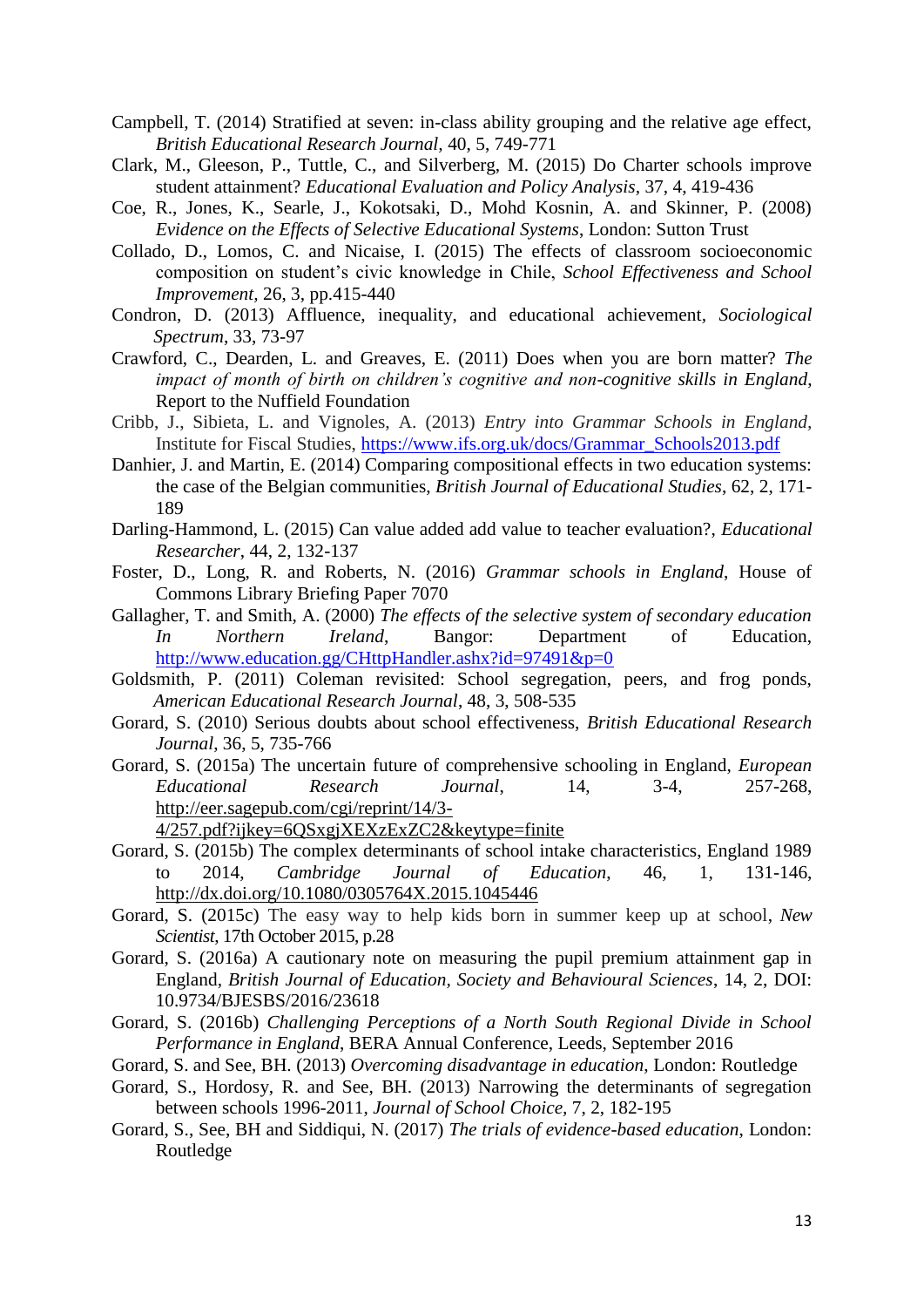- Gorard, S., Taylor, C. and Fitz, J. (2003) *Schools, Markets and Choice Policies,* London: RoutledgeFalmer
- Gottfried, M. (2014) Does classmate ability influence students' social skills?, *School Effectiveness and School Improvement*, doi: 10.1080/09243453.2014.988731
- Halsey, A. and Gardner, L. (1953) Selection for secondary education and achievement in four grammar schools, *The British Journal of Sociology,* 4, 1, 60-75

Halsey, A., Heath, A. and Ridge, J. (1980) *Origins and destinations*, Oxford: Clarendon Press

- Harris, D. and Williams, J. (2012) The association of classroom interactions, year group and social class, *British Educational Research Journal*, 38, 3, 373-397
- [Jenkins,](http://www.tandfonline.com/author/Jenkins%2C+Stephen+P) S., [Micklewright, J.](http://www.tandfonline.com/author/Micklewright%2C+John) and [Schnepf,](http://www.tandfonline.com/author/Schnepf%2C+Sylke+V) S. (2008) Social segregation in secondary schools: how does England compare with other countries?, *Oxford Review of Education*, 34, 1, 21-37
- Kalogrides, D. and Loeb, S. (2013) Different teachers, different peers, *Educational Researcher*, 42, 6, 304-316
- Lloyds Bank (2016) Parents willing to pay £53,000 more to live near a top school, [http://www.lloydsbankinggroup.com/Media/Press-Releases/2016-press-releases/lloyds](http://www.lloydsbankinggroup.com/Media/Press-Releases/2016-press-releases/lloyds-bank/house-prices-near-schools/)[bank/house-prices-near-schools/](http://www.lloydsbankinggroup.com/Media/Press-Releases/2016-press-releases/lloyds-bank/house-prices-near-schools/)
- Manning, A. and Pischke, J. (2006) *Comprehensive versus selective schooling in England in Wales: What do we know?*, IZA Discussion Paper No. 2072. Available at SSRN[:http://ssrn.com/abstract=898567](http://ssrn.com/abstract=898567)
- Marks, G. (2015) The size, stability and consistency of school effects, School Effectiveness and School Improvement, 26, 3, 397-414
- Mendolia, S., Paloyo, A. and Wlaker, I. (2016) *Heterogeneous effect of high school peers in educational outcomes*, IZA Discussion Paper 9795,<http://ftp.iza.org/dp9795.pdf>
- Muller, M. and Hofmann, V. (2016) Does being assigned to a low school track negatively affect psychological adjustment?, *School Effectiveness and School Improvemen*t, 27, 2, 95–115
- OECD (2014) *Education at a Glance 2014: OECD Indicators*, OECD Publishing, http://www.oecd-ilibrary.org/education/education-at-a-glance-2014\_eag-2014-en
- Parker, P., Jerrim, J., Schoon, I. and Marsh, H. (2016) A multination study of socioeconomic inequality in expectations for progression to Higher Education, *American Educational Research Journal*, 53, 1, 6-32
- Perry, T. (2016) English Value-Added Measures: Examining the Limitations of School Performance Measurement, British Educational Research Journal, <http://onlinelibrary.wiley.com/doi/10.1002/berj.3247/full>
- Prais, S. (2001) Grammar schools' achievements and the DfEE's measures of value-added: an attempt at clarification, *Oxford Review of Education*, 27, 1, 69-73
- Rutt, S. and Styles, B. (2013) *Analysis of academy school performance in the 2011 and 2012 GCSEs*, Slough: NFER
- Schmidt, W., Burroughs, N., Zoido, P. and Houang, R. (2015) The role of schooling in perpetuating educational inequality: an international perspective, *Educational Researcher*, 44, 7, 371-386
- Strand, S., and Winston, J. (2008) Educational aspirations in inner city schools, *Educational Studies*, 34, 4, 249-267
- [Sullivan,](http://www.tandfonline.com/author/Sullivan%2C+Alice) A., [Parsons,](http://www.tandfonline.com/author/Parsons%2C+Samantha) S., [Wiggins,](http://www.tandfonline.com/author/Wiggins%2C+Richard) R., [Heath,](http://www.tandfonline.com/author/Heath%2C+Anthony) A. and [Green,](http://www.tandfonline.com/author/Green%2C+Francis) F. (2014) Social origins, school type and higher education destinations, *Oxford Review of Education*, 40, 6, 739-763
- Televantou, I., Marsh, H., Kyriakides, L., Nagengast, B., Fletcher, J. and Malmberg, L. (2015) Phantom effects in school composition research, *School Effectiveness and School Improvement*, 26, 1, 75-101